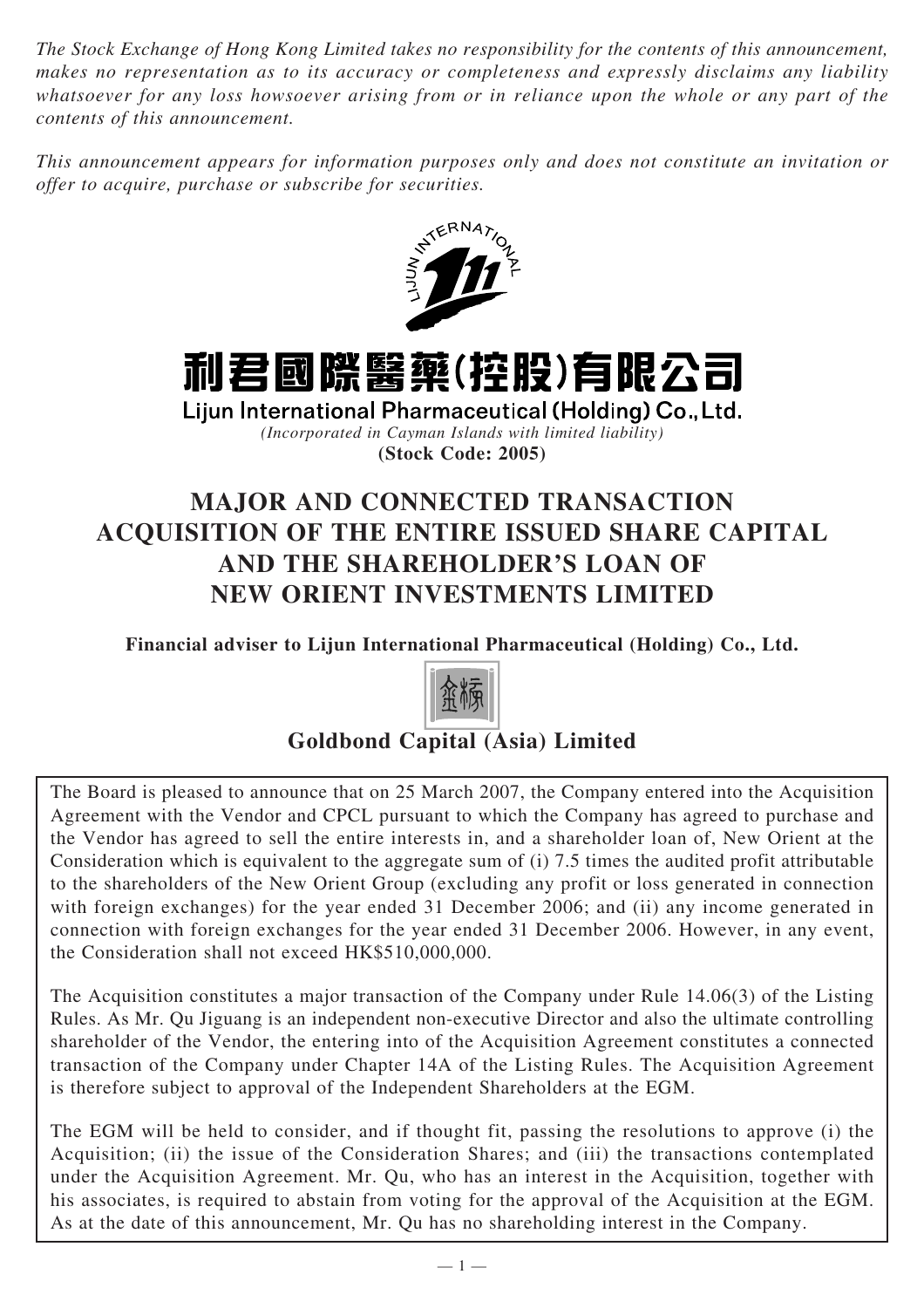An application will be made to the Stock Exchange for the listing of and permission to deal in the Consideration Shares.

A circular containing, among other things, (i) further details of the Acquisition; (ii) a letter of recommendation in respect of the Acquisition Agreement, the issue of the Consideration Shares and the transactions contemplated thereunder from the Independent Board Committee to the Independent Shareholders; (iii) a letter of advice on the Acquisition Agreement, the issue of the Consideration Shares and the transactions contemplated thereunder from the independent financial adviser to the Independent Board Committee and the Independent Shareholders; and (iv) the accountants' report of New Orient; and (v) a notice of EGM for the purposes of approving the Acquisition Agreement, the issue of the Consideration Shares and the transactions contemplated thereunder will be despatched to the Shareholders as soon as practicable.

At the request of the Company, trading of the Shares on the Stock Exchange was suspended with effect from 9:30 a.m. on 26 March 2007 pending publication of this announcement. An application has been made to the Stock Exchange for resumption of trading of the Shares with effect from 9:30 a.m. on 2 April 2007.

#### **THE ACQUISITION AGREEMENT**

#### **Date**

25 March 2007

#### **Parties**

The Vendor (as the vendor) The Company (as the purchaser) CPCL (as guarantor of the Vendor)

The Vendor is owned as to about 55.14% by CPCL which is beneficially owned as to about 72.93% by Mr. Qu and as to about 27.07% by 39 shareholders. The remaining interests of the Vendor are owned as to about 17.48% by Bowley Limited which is in turn wholly-owned by Mr. Ding Ergang and as to about 27.38% by two Independent Third Parties.

Mr. Qu is an independent non-executive Director. Mr. Ding Ergang and Bowley Limited are Independent Third Parties.

#### **Subject matter of the Acquisition**

The Sale Shares and the Shareholder's Loan

#### **Consideration**

The Consideration has been arrived at after arm's length negotiations between the parties and is equivalent to the aggregate sum of (i) 7.5 times the audited profit attributable to the shareholders of the New Orient Group (excluding any profit or loss generated in connection with foreign exchanges) for the year ended 31 December 2006; and (ii) any income generated in connection with foreign exchanges for the year ended 31 December 2006. However, in any event, the Consideration shall not exceed HK\$510,000,000. Given most of the pharmaceutical companies listed in Hong Kong were traded at price-earning multiples of higher than 7.5 times, the Directors consider 7.5 times the audited net profit as the basis of Consideration to be fair and reasonable.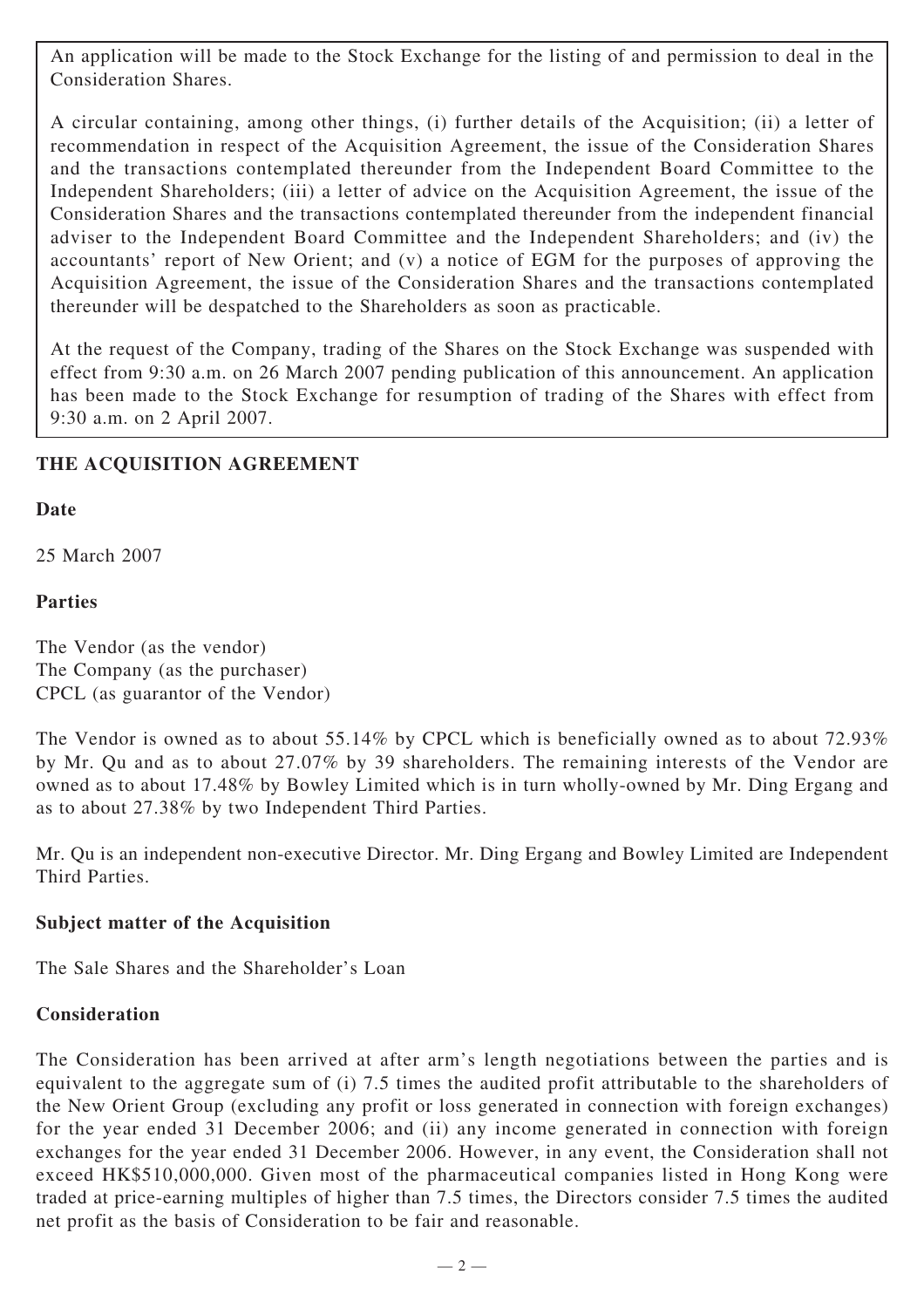The Consideration for the purchase of the Sale Shares and the Shareholder's Loan will be satisfied by the Company in the following manner upon Completion:

- 1. 17.48% of the Consideration shall be paid by the Company by the cashier's orders issued by licensed banks in Hong Kong to Bowley Limited, and the cashier's orders shall be available on the date of signing of the Acquisition Agreement, of which HK\$70,000,000 were held in escrow (details of which are set out below);
- 2. HK\$319,000,000 shall be paid by the Company by way of the allotment and issue of 110,000,000 Consideration Shares to CPCL; and
- 3. the balance of the Consideration shall be paid by the Company in cash to CPCL.

The disposal of the Sale Shares and the Shareholder's Loan by the Vendor to the Company and the direct settlement of the Consideration to CPCL and Bowley Limited have been approved by all shareholders of the Vendor in a shareholders' meeting of the Vendor held on 22 March, 2007. To the best knowledge of the Company, it was a commercial decision amongst the shareholders of the Vendor that no Consideration will be directed to these two Independent Third Parties.

Upon signing of the Acquisition Agreement, the Vendor, the Company, Bowley Limited and the Escrow Agent entered into the Escrow Agreement. Pursuant to the Escrow Agreement, each of the Company, the Vendor and Bowley Limited has agreed that the Cashier's Orders in favour of Bowley Limited would be held in escrow by the Escrow Agent in accordance with the terms of the Escrow Agreement. Upon receipt by the Escrow Agent of the written completion notice issued by the Company and the Vendor, the Escrow Agent will deliver the Cashiers' Orders to Bowley Limited on Completion, subject to at least 3 Business Days prior written notification being given to the Escrow Agent (i) as to the Long Stop Date if such date is not 30 June 2007; and (ii) as to the time and date of Completion, in accordance with the terms of the Escrow Agreement. In the event that the Escrow Agent does not receive the aforesaid written completion notice on or before the third day after the Long Stop Date, the Escrow Agent will return the Cashier's Orders to the Company. In the event that 17.48% of the Consideration to be paid to the Vendor payable under the Acquisition Agreement on Completion is in excess or falls short of HK\$70,000,000, the Company undertakes to pay the excess to Bowley Limited as directed and authorised by the Vendor or Bowley Limited undertakes to repay the shortfall to the Company, in both cases, by way of cashier's order on Completion. The Company entered into the Escrow Agreement with, amongst others, the Escrow Agent after commercial negotiations with the Vendor in connection with the Acquisition Agreement. The Directors consider that the appointment of the Escrow Agent is in the interests of the Company and the Shareholders as a whole.

The Company currently intends to finance the Acquisition partly by its internal resources and/or bank borrowings and partly by capital market financing as the Directors consider appropriate. The Directors consider that the Acquisition is on normal commercial terms and is in the ordinary course of business of the Company. The Directors also consider that the terms of the Acquisition (including the basis of Consideration), which is determined on an arm's length basis, are fair and reasonable and in the interest of the Company and the Shareholders as a whole.

The Consideration Shares represent about 37.9% of the existing issued share capital of the Company and about 27.5% of the issued share capital of the Company as enlarged by the issue and allotment of the Consideration Shares.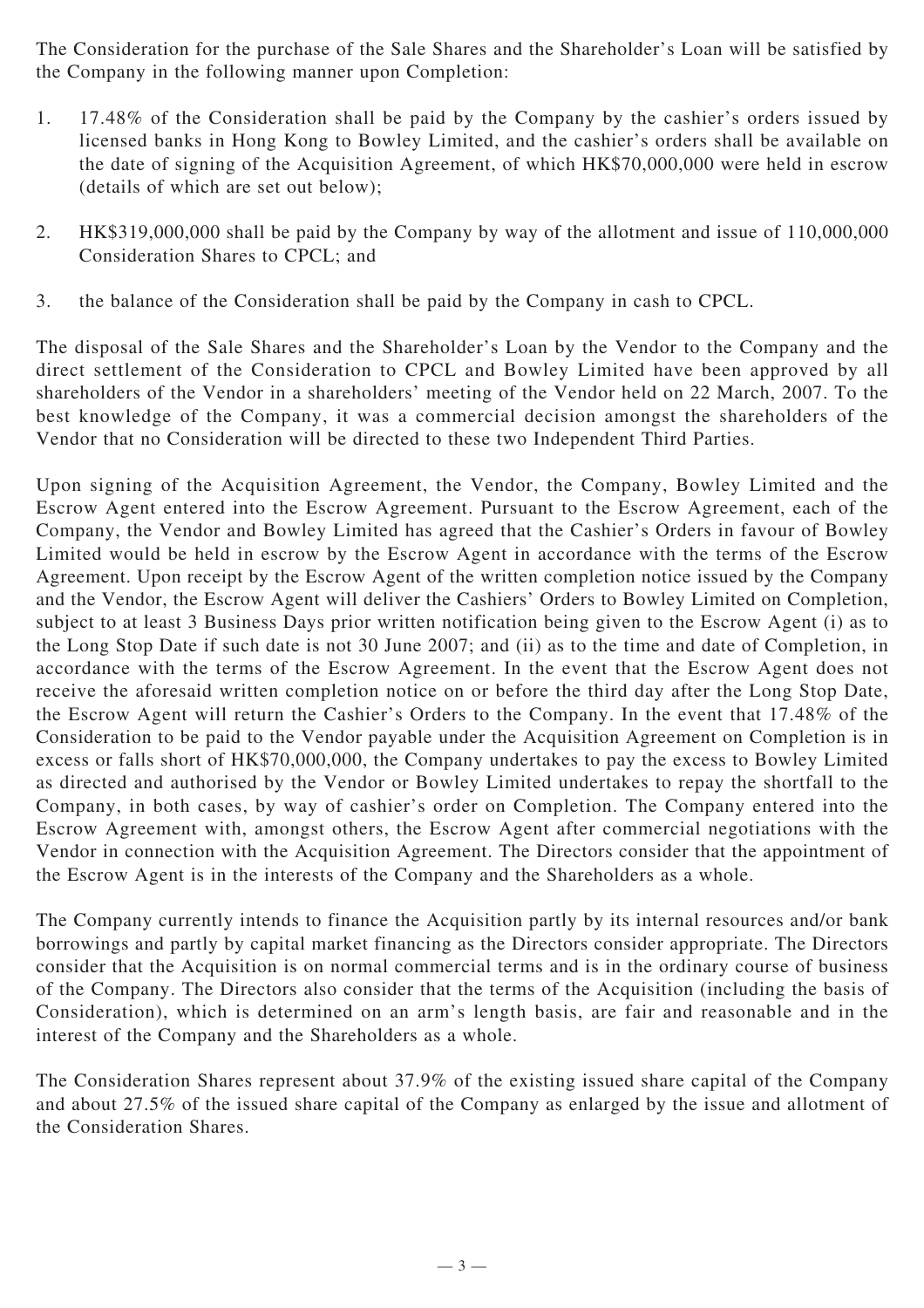The Consideration Shares will be issued to CPCL at a price of HK\$2.90 per Share (without adjustments), which represents:

- 1. a discount of about 5.2% to the closing price of about HK\$3.06 per Share quoted on the Stock Exchange on the Last Trading Day;
- 2. a discount of about 5.8% to the average of the closing price of about HK\$3.08 per Share quoted on the Stock Exchange for the last 5 trading days up to and including the Last Trading Day;
- 3. a discount of about 6.1% to the average of the closing price of about HK\$3.09 per Share quoted on the Stock Exchange for the last 10 trading days up to and including the Last Trading Day; and
- 4. a premium of about 81.3% over the unaudited net asset value of about HK\$1.60 per Share (equivalent to about RMB1.65, based on the then prevailing exchange rate of HK\$1.00 to RMB1.03) as at 30 June 2006 as stated in the 2006 interim report of the Company.

The Consideration Shares will rank equally in all respects with the issued Shares as at the relevant date of allotment. The Company will apply to the Stock Exchange for the listing of, and permission to deal in the Consideration Shares on the Stock Exchange.

The Consideration Shares shall be subject to a lock-up period of 12 months from Completion, during which the Consideration Shares shall not be transferred, sold, lent, charged, mortgaged, otherwise used as security or otherwise encumbered, except that out of the Consideration Shares, 10,000,000 Shares will be placed with the Company as security for the profit guarantee mentioned below.

#### **Conditions Precedents**

The Acquisition Agreement is conditional upon, among other things, the following conditions being fulfilled by the Company:

- 1. the passing by the Independent Shareholders of resolution(s) approving the Acquisition, the issuance of the Consideration Shares and transactions contemplated under the Acquisition Agreement at the EGM; and
- 2. the Stock Exchange granting the listing of, and permission to deal in, the Consideration Shares.

No conditions above could be waived. If conditions are not fulfilled on or before 30 June 2007 or such other date as the Vendor and the Company may agree in writing, the Acquisition Agreement shall forthwith become null and void and cease to have any effect whatsoever (save for any antecedent breach).

#### **Completion**

Completion shall take place within three Business Days immediately after all the conditions under the Acquisition Agreement have been fulfilled but the Completion Date may be extended for a further period of 14 days by either party in the event the other party fails to fulfil its obligations under the Acquisition Agreement.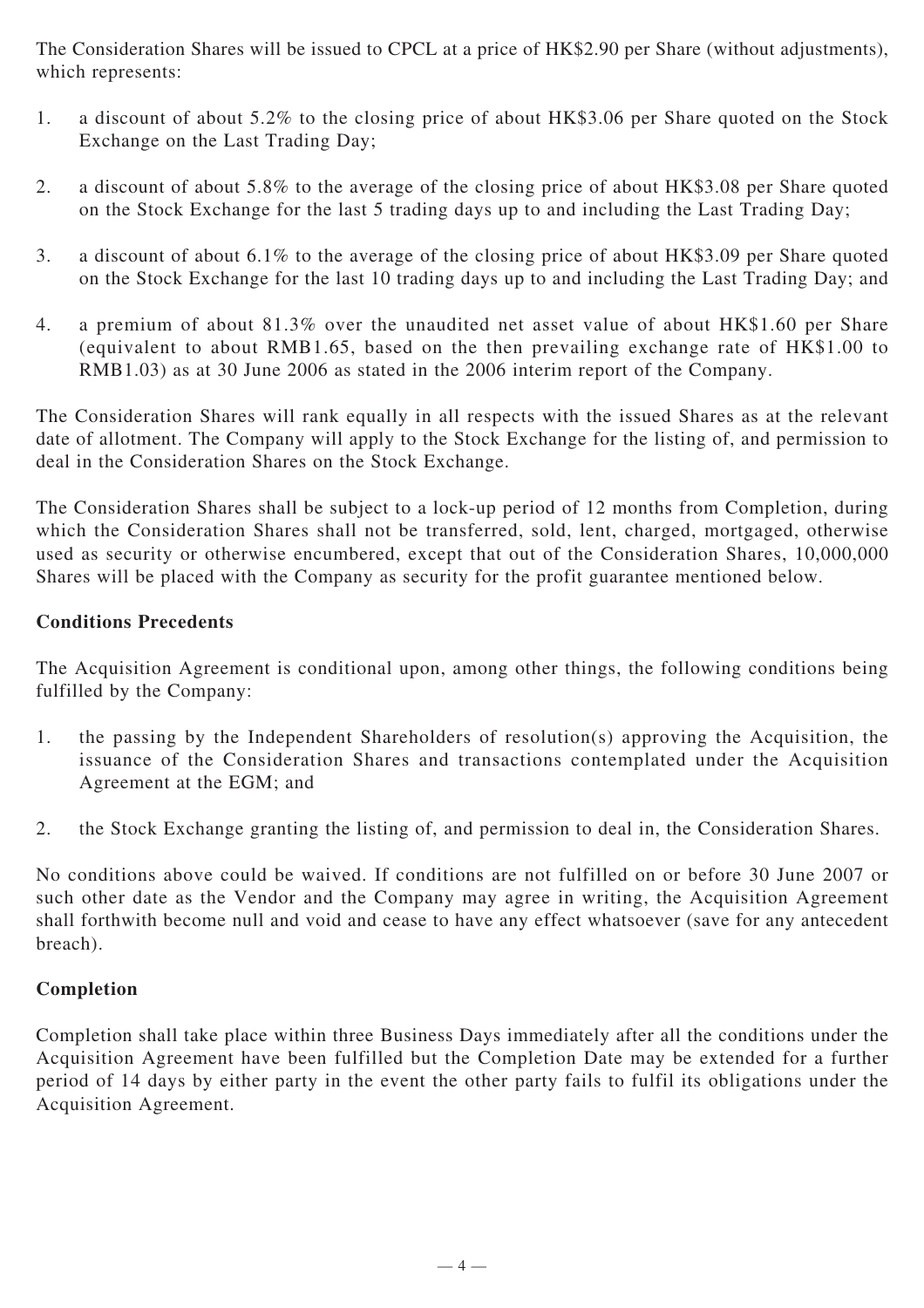#### **Profit Guarantee and Share Charge**

The Vendor and CPCL have guaranteed to the Company that the audited consolidated net profit of the New Orient Group for the financial year ending 31 December 2007, which shall be calculated in accordance with the accounting principles, standards and normal practices adopted by the auditors appointed by the Company in preparing the audited financial information of the New Orient Group for the year ending 31 December 2007, will not be less than RMB70,000,000.

The Vendor has agreed and will procure CPCL to place 10,000,000 Consideration Shares with the Company (together with the relevant duly signed instrument of transfer, board minutes and power of attorney) as security for the profit guarantee above. In the event that the audited consolidated net profit of New Orient Group for the financial year ending 31 December 2007 is less than RMB70,000,000, the Vendor agreed that the Company, at any time and date after 31 December 2007, sell or dispose of the Charged Shares in open market, and the proceeds of which will be used to compensate the shortfall between the audited consolidated net profit of the New Orient Group for the financial year ending 31 December 2007 and RMB70,000,000 on a dollar-for-dollar basis. If the proceeds from the sale of the Charged Shares is not sufficient to cover the shortfall, CPCL will compensate the remaining of the shortfall to the Company by cash. If the proceeds from the sale of the Charged Shares is in excess of such shortfall, the Company will refund the excess of the shortfall to CPCL.

#### **IMPACT ON THE SHAREHOLDING STRUCTURE OF THE COMPANY**

The effects on the shareholding structure of the Company taking into account the issue of the Consideration Shares are as follows:

|                                                         | <b>Shareholdings of the Company</b>                    |        |                                                       |        |
|---------------------------------------------------------|--------------------------------------------------------|--------|-------------------------------------------------------|--------|
| <b>Shareholders</b>                                     | Before the issue of the<br><b>Consideration Shares</b> |        | After the issue of the<br><b>Consideration Shares</b> |        |
|                                                         |                                                        |        |                                                       |        |
|                                                         | <b>Shares</b>                                          | $\%$   | <b>Shares</b>                                         | $\%$   |
| <b>Controlling Shareholder and its concert parties:</b> |                                                        |        |                                                       |        |
| Prime United Industries Limited (Notes 1 & 3)           | 123,984,000                                            | 42.68% | 123,984,000                                           | 30.96% |
| Success Manage International Limited (Note 2)           | 22,344,000                                             | 7.69%  | 22,344,000                                            | 5.58%  |
| Triuniverse Group Limited (Notes $3 \& 4$ )             | 3,738,000                                              | 1.29%  | 3,738,000                                             | 0.93%  |
| Fame World Investments Limited (Notes 3 & 5)            | 2,499,000                                              | 0.86%  | 2,499,000                                             | 0.62%  |
| Flying Success Investments Limited (Notes $3 \& 6$ )    | 1,738,000                                              | 0.60%  | 1,738,000                                             | 0.43%  |
| Bondwide Trading Limited (Notes 3 & 7)                  | 1,197,000                                              | 0.41%  | 1,197,000                                             | 0.30%  |
| Sub-total                                               | 155,500,000                                            | 53.53% | 155,500,000                                           | 38.82% |
| <b>Other Shareholders:</b>                              |                                                        |        |                                                       |        |
| Grand Ocean Shipping Limited (Notes 8)                  | 58,300,000                                             | 20.07% | 58,300,000                                            | 14.56% |
| <b>CPCL</b>                                             |                                                        | 0.00%  | 110,000,000                                           | 27.47% |
| <b>Public Shareholders</b>                              |                                                        |        |                                                       |        |
| Japan Trustee Services Bank, Ltd.                       | 15,016,000                                             | 5.17%  | 15,016,000                                            | 3.75%  |
| Others                                                  | 61,684,000                                             | 21.23% | 61,684,000                                            | 15.40% |
| Sub-total                                               | 135,000,000                                            | 46.47% | 245,000,000                                           | 61.18% |
| <b>Total</b>                                            | 290,500,000 100.00%                                    |        | 400,500,000 100.00%                                   |        |
|                                                         |                                                        |        |                                                       |        |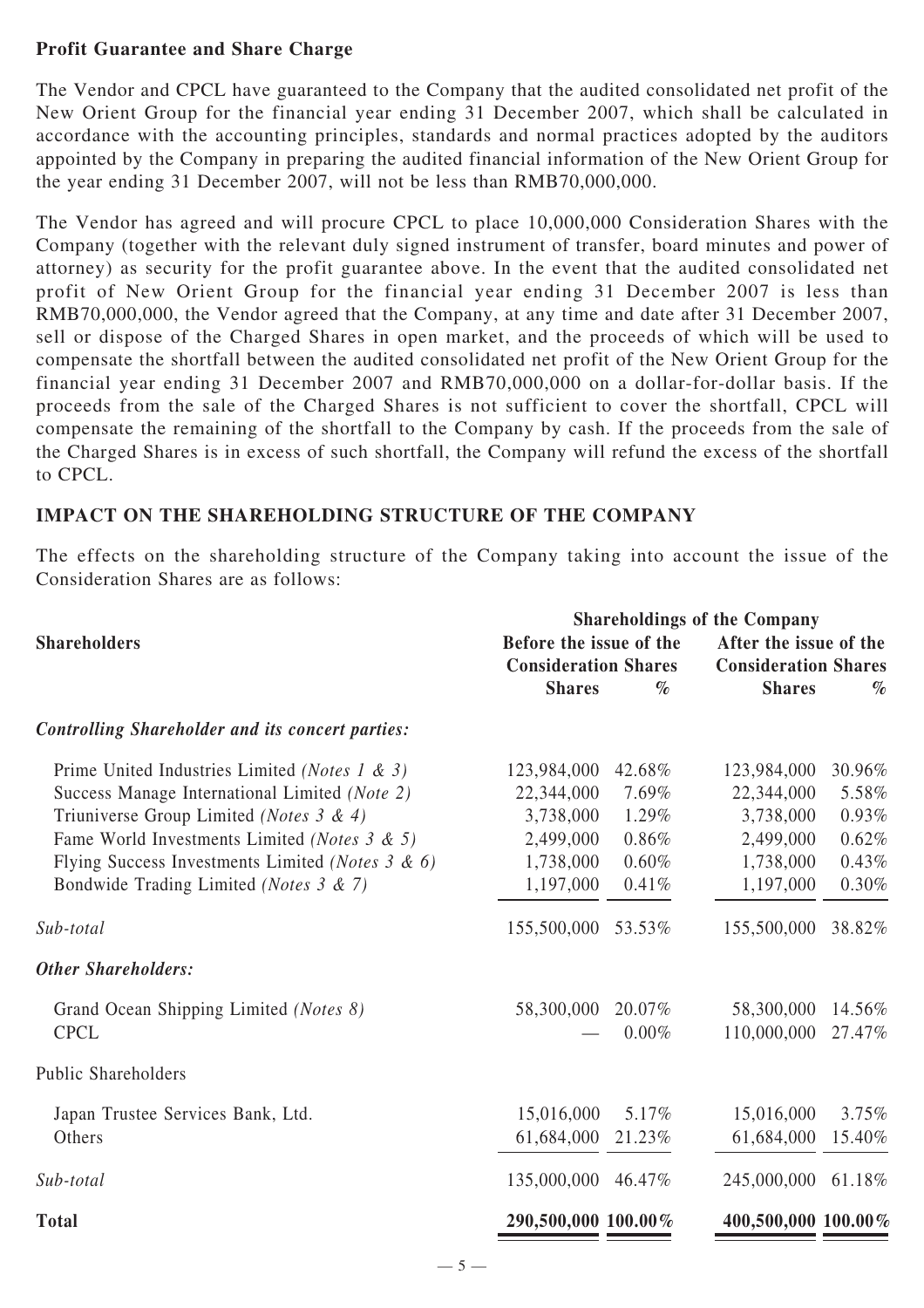#### *Notes:*

- (1) Prime United Industries Limited is held as to about 2.43% by Mr. Wu Qin, an executive Director, as to about 2.43% by Mr. Wu Zhihong, an executive Director, as to about 2.41% by Mr. Huang Chao, an executive Director, as to about 4% by Mr. Xie Yunfeng, an executive Director, as to about 4% by Ms. Han Yamei, a member of the management of Xi'an Lijun Pharmaceutical Co., Ltd(西安利君製藥有限責任公司)("Xi'an Lijun") and as to about 84.73% by Mr. Wu Qin, Mr. Wu Zhihong, Mr. Huang Chao, Mr. Xie Yunfeng and Ms. Han Yumei who jointly hold such shares on trust for 4,965 individuals who are present and former employees or their respective estates of Xi'an Lijin and Rejoy Group Limited Liability Company(利君集團有限責任公 司)("Rejoy Group"). Mr. Wu Qin, Mr. Wu Zhihong, Mr. Huang Chao and Mr. Xie Yunfeng, the executive Directors, are also directors of the Prime United Industries Limited. Xi'an Lijun is a company established in the PRC with limited liability and wholly-owned by the Company. Rejoy Group is a company established in the PRC with limited liability and 100% owned by Shaanxi Pharmaceutical Company (陜西省醫藥總公司), a state-owned enterprise under the direct supervision of the Shaanxi Provincial Government.
- (2) Success Manage International Limited is held as to about 37.88% by Mr. Wu Qin, an executive Director, as to about 10.03% by Mr. Wu Zhihong, an executive Director, as to about 10.03% by Mr. Huang Chao, an executive Director, as to about 3.06% by Mr. Xie Yunfeng, an executive Director, as to about 3.06% by Ms. Sun Xinglai, an executive Director, as to about 3.06% by Mr. Zhang Yabin, a member of the management of Xi'an Lijun and as to about 32.87% by Mr. Zhang Yabin on trust for 24 individuals, all of whom are part of the management of Xi'an Lijun.
- (3) Prime United Industries Limited, Triuniverse Group Limited, Fame World Investments Limited, Flying Success Investments Limited and Bondwide Trading Limited were controlling shareholders of the Company as stated in the prospectus of the Company dated 2 December 2005.
- (4) Triuniverse Group Limited is owned as to 73.10% by Mr. Yang Genli, 10.75% by Mr. Zhang Yuliang, 5.01% by Mr. Chen Qiang and 11.14% by Ms. Chen Jing, all of whom are beneficial shareholders of Xi'an Sanjiang Enterprise (Group) Co., Ltd.(西安三江實業(集團)有限責任公司)("Xi'an Sanjiang"). Xi'an Sanjiang is a company established in the PRC with limited liability and the entire registered capital of which is whollyowned by the beneficial shareholders of Triuniverse Group Limited.
- (5) Fame World Investments Limited is owned as to 45% by Mr. Li Peirong, 30% by Mr. Li Pai and 25% by Newtronic Pharmaceuticals & Chemicals Limited ("Newtronic"), all of whom are beneficial shareholders of Xi'an Combel Pharmaceutical Co., Ltd.(西安康拜爾製藥有限公司)("Xi'an Combel"). Newtronic is held as to 50% by Mr. Shing Ting Chun and 50% by Ms. Cheung Ming Man. Xi'an Combel is a company established in the PRC with limited liability and its entire registered capital is wholly-owned by the beneficial shareholders of Fame World Investments Limited.
- (6) Flying Success Investments Limited is owned as to 80% by Mr. Zhao Lisheng and 20% by Ms. Chan Lok San, all of whom are beneficial owners of Shenzhen Jinhuo Enterprise Co., Ltd.(深圳市金活實業有限公司) ("Shenzhen Jinhuo"). Shenzhen Jinhuo is a company established in the PRC with limited liability and its entire registered capital is wholly-owned by the beneficial shareholders of Flying Success Investments Limited.
- (7) Bondwide Trading Limited is owned as to 92.03% by Mr. Han Zhichao, 6.38% by Mr. Zhao Lisheng, and 1.59% by Ms. Chan Lok San, all of whom are beneficial shareholders of Liaoning Huabang Pharmaceutical Co., Ltd.(遼寧華邦醫藥有限公司) ("Liaoning Huabang") (formerly known as Pharmaceutical Sales Department of Northeast Pharmaceutical Group Company(東北製藥集團公司醫藥經營部)). Liaoning Huabang is a company established in the PRC with limited liability and its entire registered capital is wholly-owned by the beneficial shareholders of Bondwide Trading Limited.
- (8) Grand Ocean Shipping Company Limited, a company incorporated in the Republic of Liberia on 1 November 1996 and engaged in the business of shipping, which in turn is owned as to 50% by Ms. Chen Lin-Dong and 50% by Mr. Xu Ming.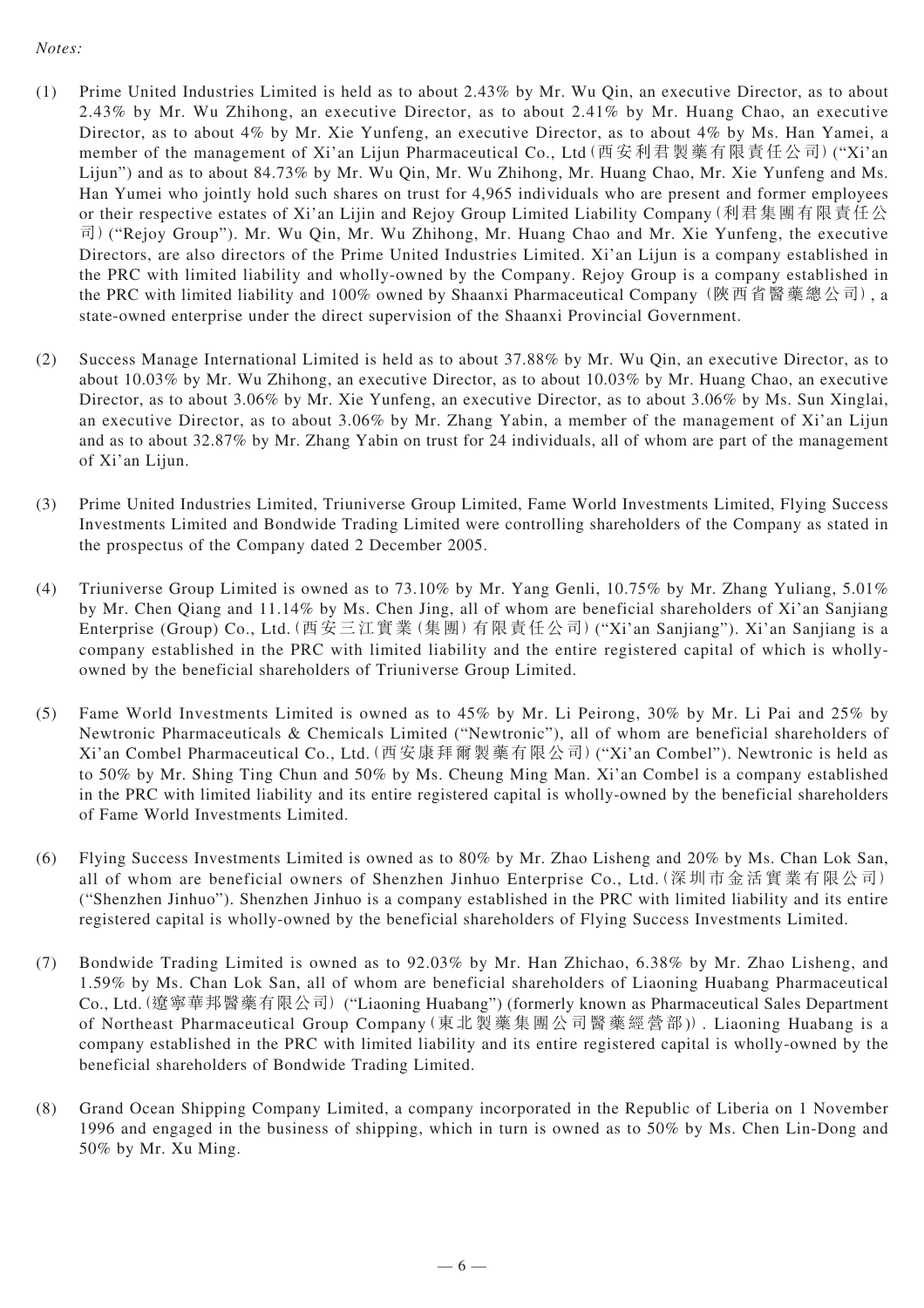Prime United Industries Limited, Success Manage International Limited, Triuniverse Group Limited, Fame World Investments Limited, Flying Success Investments Limited and Bondwide Trading Limited are acting in concert with each other in holding the Shares pursuant to The Code on Takeovers and Mergers owning in aggregate about 53.53% shareholding in the Company as at the date of the Acquisition Agreement. Upon completion, Prime United Industries Limited and its concert parties will own about 38.82% shareholding in the Company and will continue to control the Board. Therefore, the Directors consider that there is no change in control pursuant to The Code on Takeovers and Mergers.

#### **INFORMATION ON THE NEW ORIENT GROUP**

New Orient is an investment holding company incorporated in Samoa on 26 October 2004 with limited liability and its sole subsidiary, No.4 Pharm, is principally engaged in the production and sale of human pharmaceuticals, and infusion pharmaceuticals are its principal human pharmaceutical products. Products produced and sold by No.4 Pharm are human infusion pharmaceuticals and other human pharmaceuticals including western drugs and traditional Chinese medicines and are sold under the brand names of "石門" ("Shimen") and "CSPC".

Infusion pharmaceuticals were mostly sold to public hospitals through the collective tender process as required by the PRC medical regulations. The New Orient Group either tenders directly or collaborates with its distributors to participate in these tenders. Similar to infusion pharmaceuticals, sales of prescriptive human pharmaceuticals to public hospitals are mostly through the collective tender process.

New Orient does not have the audited accounts for the two years ended 31 December 2006 pursuant to the resolution passed by the Vendor. The table below sets forth the unaudited consolidated management accounts of New Orient for the two years ended 31 December 2006 and as at 31 December 2005 and 31 December 2006 respectively:

|                                                | Unaudited consolidated management accounts<br>for the year ended 31 December |                 |
|------------------------------------------------|------------------------------------------------------------------------------|-----------------|
|                                                | 2005                                                                         | 2006            |
|                                                | <b>RMB' 000</b>                                                              | <b>RMB' 000</b> |
| Turnover                                       | 321,660.97                                                                   | 318,543.57      |
| Profit before taxation and extraordinary items | 65,598.37                                                                    | 68,751.12       |
| Profit after taxation and extraordinary items  | 65,598.37                                                                    | 68,751.12       |
|                                                | As at 31 December                                                            |                 |
|                                                | 2005                                                                         | 2006            |
| Total asset value                              | 347,226.02                                                                   | 426,151.28      |
| Net asset value                                | 79,832.58                                                                    | 148,906.55      |

As at 31 December 2006, the Shareholder's Loan owing by New Orient to the Vendor amounted to HK\$76,240,000. To the best knowledge of the Company, the Shareholder's Loan was advanced by the Vendor to New Orient for acquisition of No. 4 Pharm in December 2004. New Orient will settle the Shareholders' Loan with the Vendor and the remaining balance will not be more than HK\$11,284,200 upon Completion.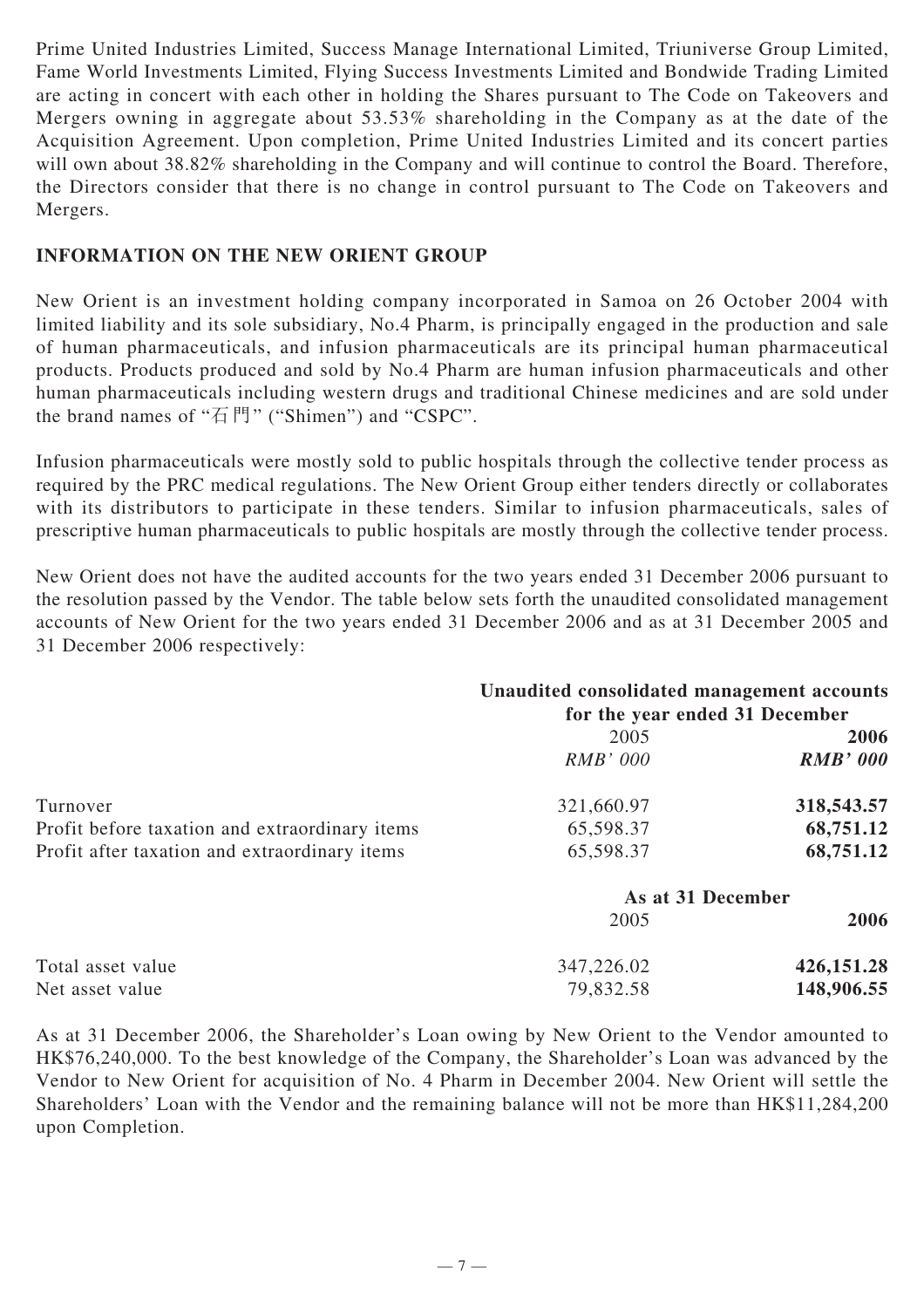#### **REASONS FOR AND BENEFITS OF THE ACQUISITION**

The Group is one of the leading pharmaceutical manufacturers in the PRC, and is principally engaged in the research, development, manufacture and sale of a wide range of pharmaceutical products which can be broadly categorized into finished medicines and bulk pharmaceuticals.

As stated in the prospectus of the Company dated 2 December 2005, the Group's finished medicines are used in the treatment of various diseases, in particular, microbial infection and cardiovascular disease and are mainly in the forms of tablet, capsule, granule, injection, powder for injection and lyophilized powder for injection. Though the Group produces a wide variety of pharmaceutical products, it is renowned for the manufacturing of antibiotics. All of the antibiotics currently produced by the Group are prescriptive medicines.

As stated in the 2005 annual report of the Company, antibiotics products will remain the focal sale products of the Company; however, in the meantime, the Company will devote to the development of non-antibiotics medicines and non-prescriptive products to continue enhancing its product mix and reinforcing its efforts to develop value-added end products. In view of the strategy to enhance its product mix, the Directors believe that the products of the New Orient Group are complementary to the products of the Group and thereby enhancing the product mix of the Group. The Directors also consider that the Acquisition will enhance the distribution network of the Group's products as well as enlarge the earnings base of the Group. In view of the above, the Directors consider the Acquisition to be in line with the strategy of the Group.

### **MAINTENANCE OF THE LISTING STATUS OF THE SHARES**

The Company will maintain the listing of the Shares on the Stock Exchange after the Completion. Each of the Company and the Directors will undertake to the Stock Exchange that they will ensure that the public float of the Company will not be less than 25% (or such lower percentage as may be allowed under the Listed Rules) of its issued share capital before and after issuance of the Consideration Shares as required under the Listing Rules.

Each of Prime United Industries Limited, Success Manage International Limited, Triuniverse Group Limited and Flying Success Investments Limited on 28 March 2007 have undertaken to the Company that they will dispose of their Shares in whole or in part (where appropriate) prior to the issuance of the Consideration Shares in order to maintain the minimum public float as required under the Listing Rules.

Shareholders and potential investors are advised that the Exchange will not grant the listing of the Consideration Shares, being one of the condition precedents to the Acquisition if there may be insufficient public float upon issuance of the Consideration Shares.

**If less than 25% (or such lower percentage as may be allowed under the Listing Rules) of the Shares are held by the public, it will constitute a breach of the Listing Rules, and if the Stock Exchange believes that (i) a false market exists or may exist in the trading of the Shares; or (ii) there are too few Shares in public hands to maintain an orderly market, then it may consider exercising its discretion to suspend trading in the Shares until a sufficient public float is attained. Shareholders and investors are advised to exercise caution when dealing in the Shares.**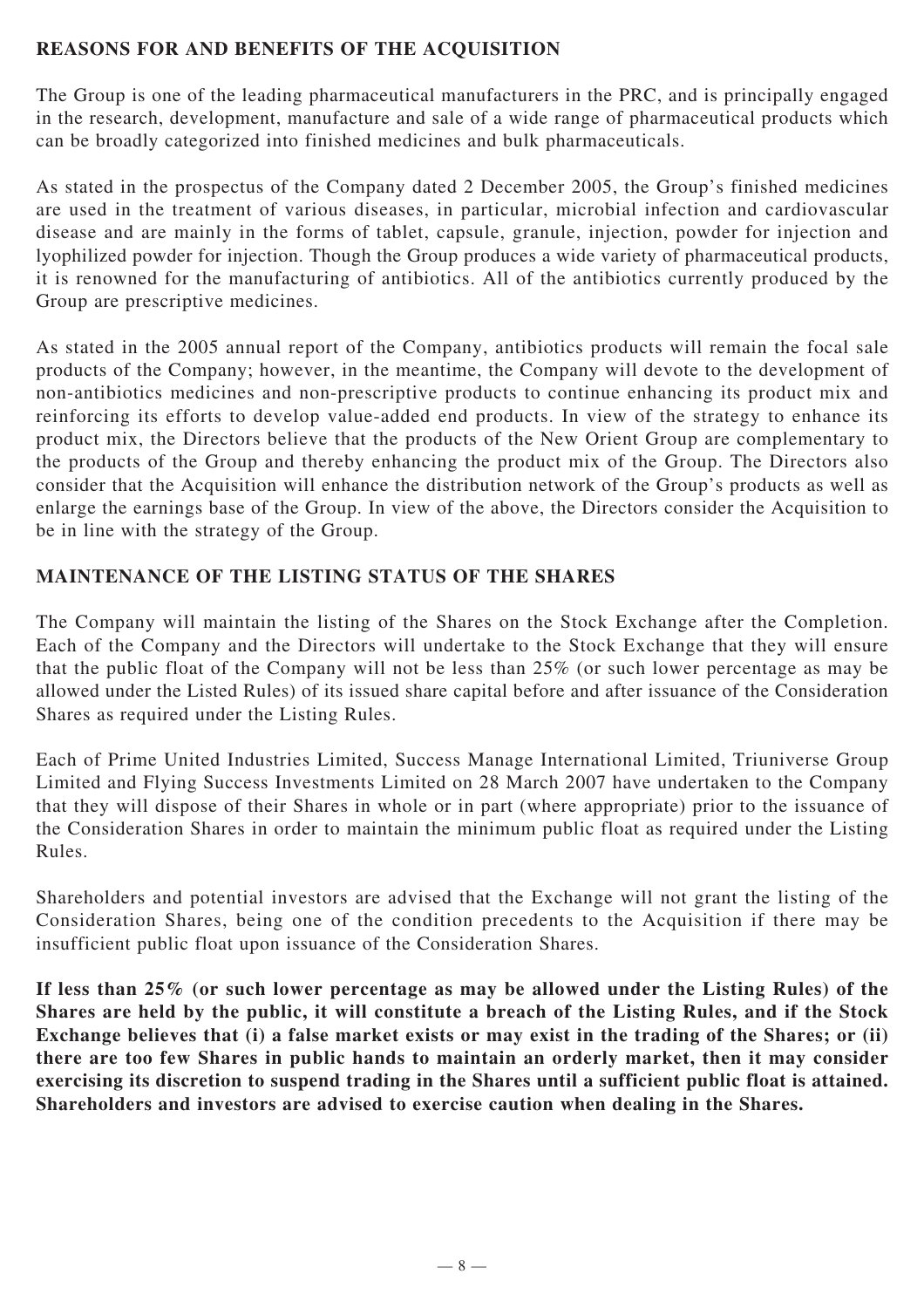#### **GENERAL**

Upon Completion, CPCL will nominate four representatives to the Board and Mr. Qu, as one of the four representatives of CPCL, will be re-designated as an executive Director. As a result, the Board will have a total of 14 members. All six existing executive Directors are appointed by Prime United Industries Limited and its associates.

Upon Completion, New Orient will become a wholly-owned subsidiary of the Company. The Acquisition constitutes a major acquisition for the Company under the Listing Rules. Since Mr. Qu is an independent non-executive Director, the Acquisition also constitutes a connected transaction for the Company under the Listing Rules and is therefore subject to approval by the Independent Shareholders. As at the date of this announcement, Mr. Qu and his associates hold no Share, and therefore no Shareholder will be required to abstain from voting at the EGM.

An Independent Board Committee has been established to advise the Independent Shareholders on the Acquisition. Independent financial adviser will be appointed to advise the Independent Board Committee and the Independent Shareholders in this regard.

A circular containing, among other things, (i) further details of the Acquisition; (ii) a letter of recommendation in respect of the Acquisition Agreement, the issue of the Consideration Shares and the transactions contemplated thereunder from the Independent Board Committee to the Independent Shareholders; (iii) a letter of advice on the Acquisition Agreement, the issue of the Consideration Shares and the transactions contemplated thereunder from the independent financial adviser to the Independent Board Committee and the Independent Shareholders; (iv) the accountants' report of New Orient; and (v) a notice of EGM for the purposes of approving the Acquisition Agreement, the issue of the Consideration Shares and the transactions contemplated thereunder will be despatched to the Shareholders as soon as practicable.

#### **DEFINITIONS**

In this announcement, the following expressions have the meanings set out below unless the context otherwise requires:

| "Acquisition"           | the proposed acquisition by the Company of the Sale Shares and<br>the Shareholder's Loan pursuant to the Acquisition Agreement                                                                                           |
|-------------------------|--------------------------------------------------------------------------------------------------------------------------------------------------------------------------------------------------------------------------|
| "Acquisition Agreement" | the conditional agreement dated 25 March 2007 entered into among<br>the Company, the Vendor and CPCL for the sale and purchase of<br>the Sale Shares and Shareholder's Loan                                              |
| "associate(s)"          | has the meaning ascribed thereto under the Listing Rules                                                                                                                                                                 |
| "Board"                 | the board of Directors                                                                                                                                                                                                   |
| "Business Day"          | a day (other than Saturday) on which commercial banks in Hong<br>Kong are generally opened for business                                                                                                                  |
| "Cashier's Orders"      | cashier's orders in amounts of HK\$65,000,000 and HK\$5,000,000<br>in favour of Bowley Limited issued by licensed banks in Hong<br>Kong provided by the Company, which were held in escrow by the<br><b>Escrow Agent</b> |
| "Charged Shares"        | 10,000,000 Consideration Shares to be issued to CPCL<br>$-9-$                                                                                                                                                            |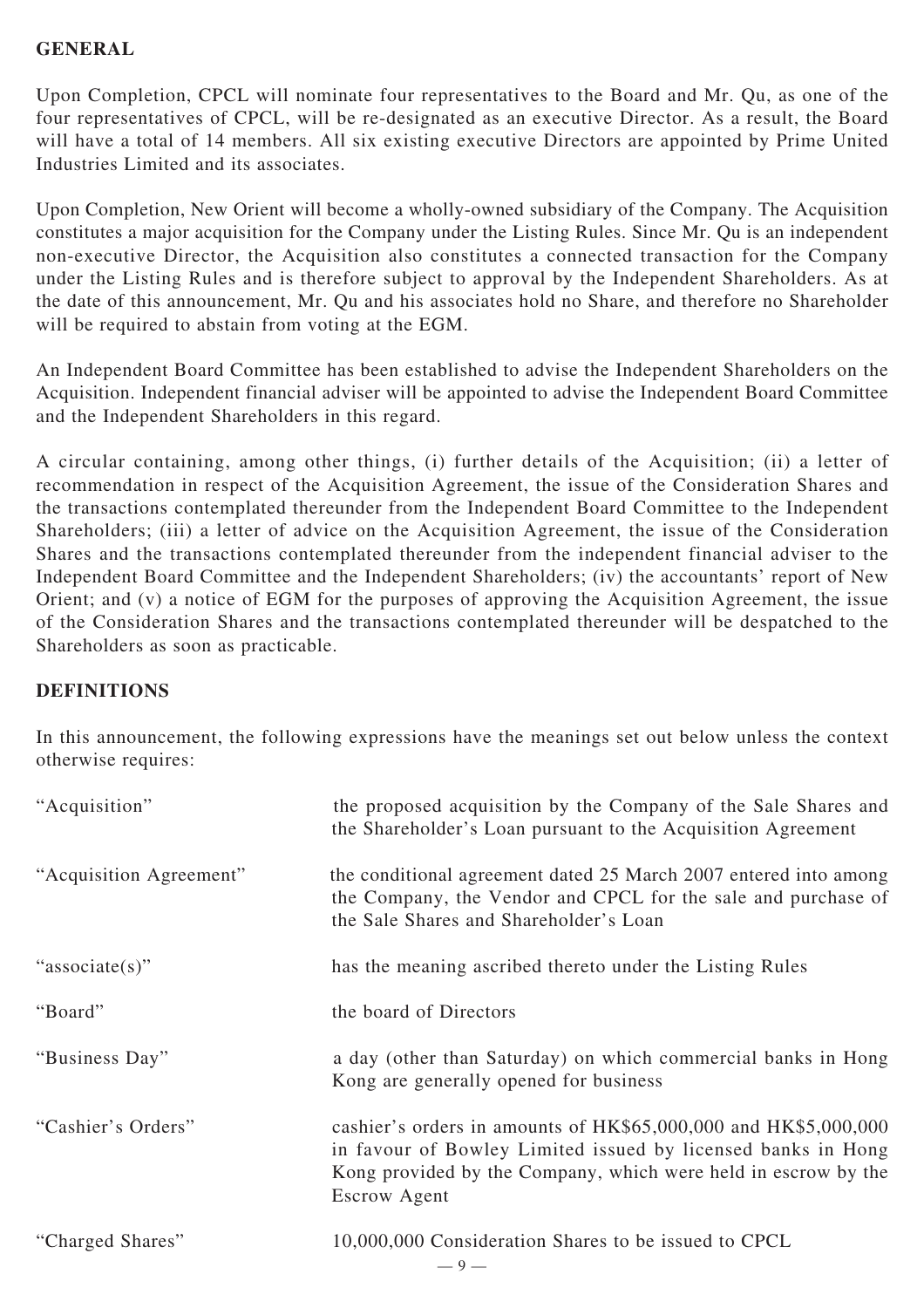| "Company"                      | Lijun International Pharmaceutical (Holding) Co., Ltd., a company<br>incorporated in the Cayman Islands with limited liability, the Shares<br>of which are listed on the Stock Exchange                                                                             |
|--------------------------------|---------------------------------------------------------------------------------------------------------------------------------------------------------------------------------------------------------------------------------------------------------------------|
| "Completion"                   | completion of the Acquisition Agreement                                                                                                                                                                                                                             |
| "Completion Date"              | the date on which the Completion takes place                                                                                                                                                                                                                        |
| "Consideration"                | consideration for the sale and purchase of the Sale Shares and the<br>Shareholder's Loan pursuant to the Acquisition Agreement                                                                                                                                      |
| "Consideration Shares"         | 110,000,000 Shares to be issued by the Company to CPCL for<br>partial payment of the Consideration on Completion                                                                                                                                                    |
| "CPCL"                         | China Pharmaceutical Company Limited, a private company<br>incorporated in Samoa, being the guarantor of the Vendor under<br>the Acquisition Agreement                                                                                                              |
| "Directors"                    | the directors of the Company                                                                                                                                                                                                                                        |
| "Escrow Agent"                 | Goldbond Capital (Asia) Limited                                                                                                                                                                                                                                     |
| "Escrow Agreement"             | the escrow agreement dated 25 March 2007 entered into between,<br>among others, the Company and the Vendor regarding the escrow<br>arrangement of the Cashier's Orders with the Escrow Agent                                                                        |
| "EGM"                          | the extraordinary general meeting to be convened in connection<br>with the Acquisition, the issue of the Consideration Shares and the<br>transactions contemplated under the Acquisition Agreement                                                                  |
| "Group"                        | the Company and its subsidiaries                                                                                                                                                                                                                                    |
| "HK\$"                         | Hong Kong dollars, the lawful currency of Hong Kong                                                                                                                                                                                                                 |
| "Hong Kong"                    | the Hong Kong Special Administrative Region of the PRC                                                                                                                                                                                                              |
| "Independent Board Committee"  | an independent committee of the board of Directors formed for the<br>purpose of advising the Independent Shareholders in connection<br>with the Acquisition, the issue of the Consideration Shares and<br>transactions contemplated under the Acquisition Agreement |
| "Independent Shareholders"     | the Shareholders other than Mr. Qu and his associates                                                                                                                                                                                                               |
| "Independent Third Party(ies)" | any person(s) or company(ies), to the best of the Directors'<br>knowledge, information and belief having made all reasonable<br>enquires, are third parties independent of the Company in<br>accordance with the Listing Rules                                      |
| "Last Trading Day"             | 23 March 2007, being the last trading day prior to the entering<br>into of the Acquisition Agreement                                                                                                                                                                |
| "Listing Rules"                | the Rules Governing the Listing of Securities on the Stock Exchange                                                                                                                                                                                                 |